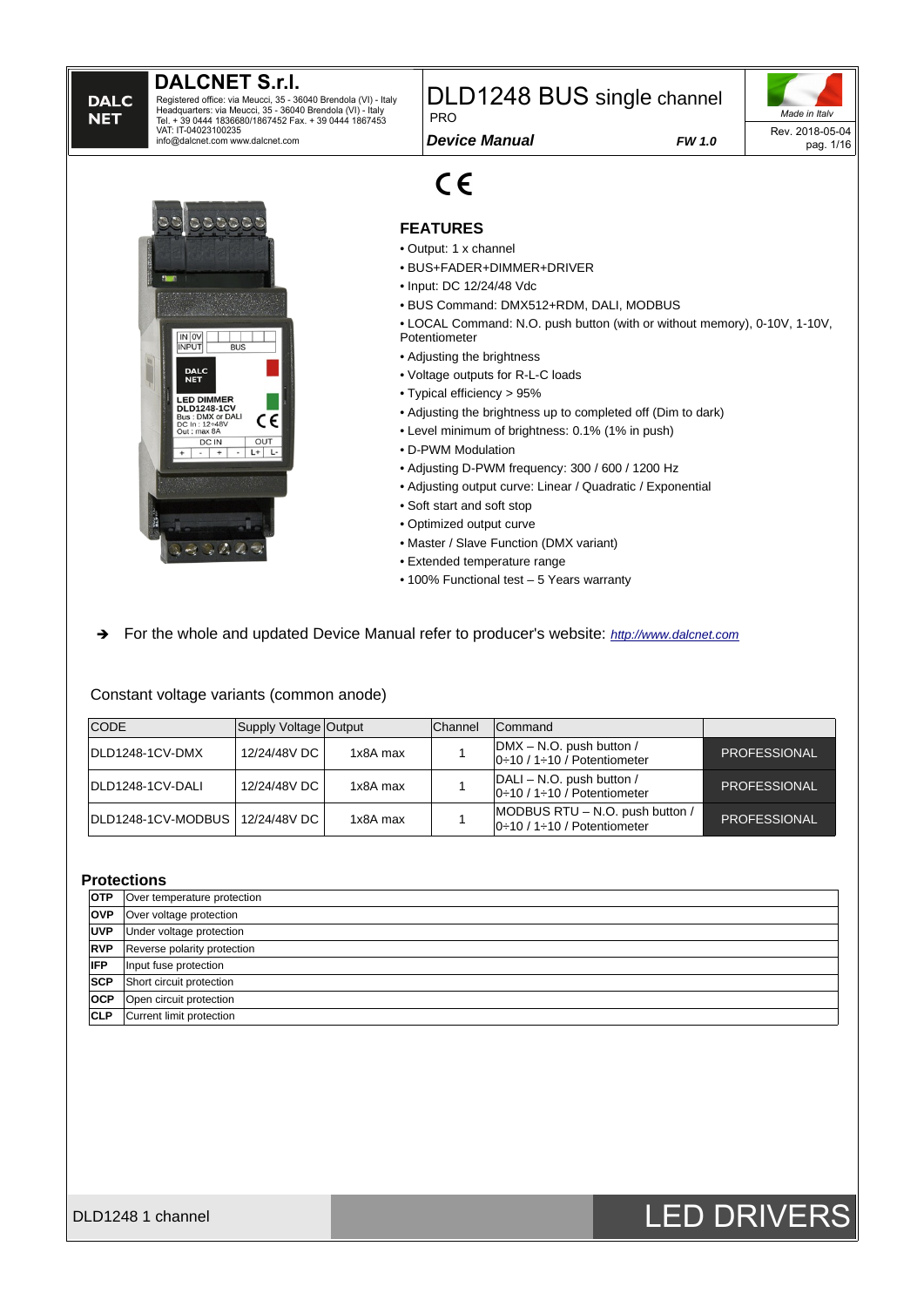**DALCNET S.r.l.**

Registered office: via Meucci, 35 - 36040 Brendola (VI) - Italy<br>Headquarters: via Meucci, 35 - 36040 Brendola (VI) - Italy<br>Tel. + 39 0444 1836680/1867452 Fax. + 39 0444 1867453<br>VAT: IT-04023100235<br>info@dalcnet.com www.dalc

# DLD1248 BUS single channel

*Device Manual FW 1.0*

PRO

*Made in Italy* Rev. 2018-05-04 pag. 2/16

#### **Reference Standards**

| EN 61347-1        | Lamp controlgear - Part 1: General and safety requirements                                                                                               |
|-------------------|----------------------------------------------------------------------------------------------------------------------------------------------------------|
| EN 55015          | Limits and methods of measurement of radio disturbance characteristics of electrical lighting and similar<br>equipment                                   |
| EN 61547          | Equipment for general lighting purposes - EMC immunity requirements                                                                                      |
| <b>EN 50581</b>   | Technical documentation for the assessment of electrical and electronic products with respect to the restriction of<br>lhazardous substances             |
| IEC/EN 62386-101  | Digital addressable lighting interface - Part 101: General requirements - System                                                                         |
| IEC/EN 62386-102  | Digital addressable lighting interface - Part 102: General requirements - Control gear                                                                   |
| IEC/EN 62386-207  | Digital addressable lighting interface - Part 207: Particular requirements for control gear - LED modules (device<br>type $6)$                           |
| IEC 60929-E.2.1   | Control interface for controllable ballasts - control by d.c. voltage - functional specification                                                         |
| <b>ANSI E 1.3</b> | Entertainment Technology - Lighting Control Systems - 0 to 10V Analog Control Specification                                                              |
| <b>ANSI E1.11</b> | Entertainment Technology - USITT DMX512-A - Asynchronous Serial Digital Data Transmission Standard for<br>Controlling Lighting Equipment and Accessories |
| <b>ANSI E1.20</b> | Entertainment Technology-RDM-Remote Device Management over USITT DMX512 Networks                                                                         |
|                   | MODBUS APPLICATION PROTOCOL SPECIFICATION V1.1b                                                                                                          |

#### **Technical Specification**

|                                   |      | <b>Variants</b>                                                                  |  |  |  |
|-----------------------------------|------|----------------------------------------------------------------------------------|--|--|--|
|                                   |      | Constant voltage                                                                 |  |  |  |
| Supply voltage                    |      | DC min: 10.8 Vdc  max: 52,8 Vdc                                                  |  |  |  |
| Output voltage                    |      | $=$ Vin                                                                          |  |  |  |
| Output current                    |      | max 8 A peak $1$<br>max 7,5A @55°C <sup>1)</sup><br>max 6,5A @60°C <sup>1)</sup> |  |  |  |
| Nominal power <sup>1)</sup>       | @12V | 78 W (6,5A @ 60°C) - 90 W (7,5A @55°C)                                           |  |  |  |
|                                   | @24V | 156W (6,5A @ 60°C) - 180 W (7,5A @55°C)                                          |  |  |  |
|                                   | @48V | 312W (6,5A @ 60°C) - 360 W (7,5A @55°C)                                          |  |  |  |
| Thermal shutdown                  |      | 150 °C                                                                           |  |  |  |
| Command supply current            |      | 0,5mA (per 1-10V)                                                                |  |  |  |
| Command required current (max)    |      | 0,1mA (per 0-10V)                                                                |  |  |  |
| D-PWM dimming frequency           |      | $300$ Hz - 600Hz - 1200Hz                                                        |  |  |  |
| D-PWM resolution                  |      | 16 bit                                                                           |  |  |  |
| D-PWM range                       |      | $0.1\% \div 100\%$                                                               |  |  |  |
| Storage Temperature               |      | min: -40 max: +60 °C                                                             |  |  |  |
| Ambient Temperature <sup>1)</sup> |      | min: -40 max: +60 °C                                                             |  |  |  |
| Protection grade                  |      | <b>IP10</b>                                                                      |  |  |  |
| Wiring                            |      | 2.5mm <sup>2</sup> solid - 1.5mm <sup>2</sup> stranded - 30/12 AWG               |  |  |  |
| <b>Mechanical dimensions</b>      |      | 92 x 36 x 62 mm - DIN RAIL 2mod.                                                 |  |  |  |
| Packaging dimensions              |      | 124 x 71 x 48                                                                    |  |  |  |
| Weight                            |      | 88g                                                                              |  |  |  |

*1) maximum value, dependent on the ventilation conditions*

# DLD1248 1 channel **DLD1248 1 channel** DLD1248 1 channel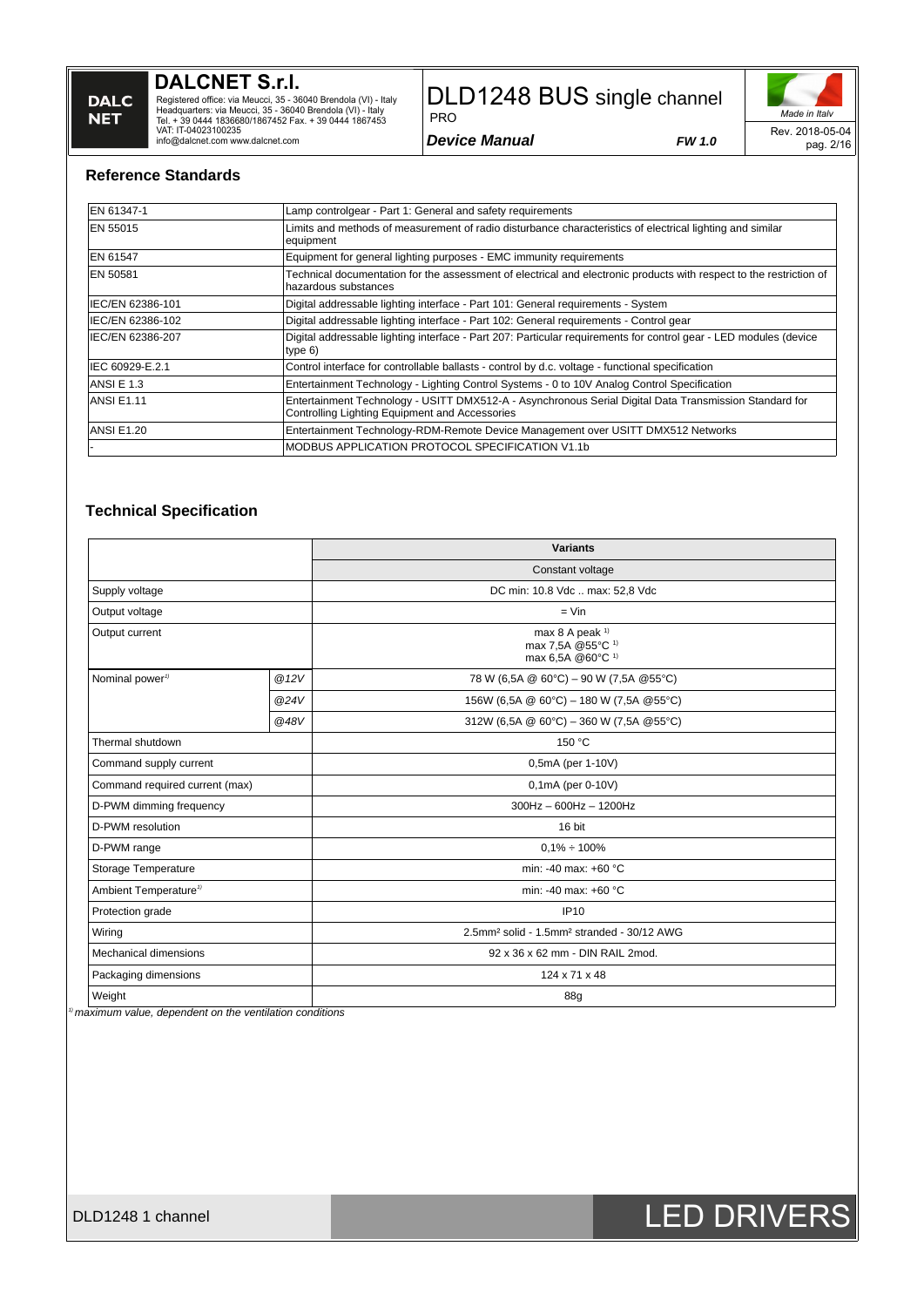

#### **Opening the cover**

**Mechanical dimension:** (without connectors)

For the Dip-switch and selectors configuration it is necessary to pull up the cover of the device. See the picture.







DLD1248 1 channel **LED DRIVERS**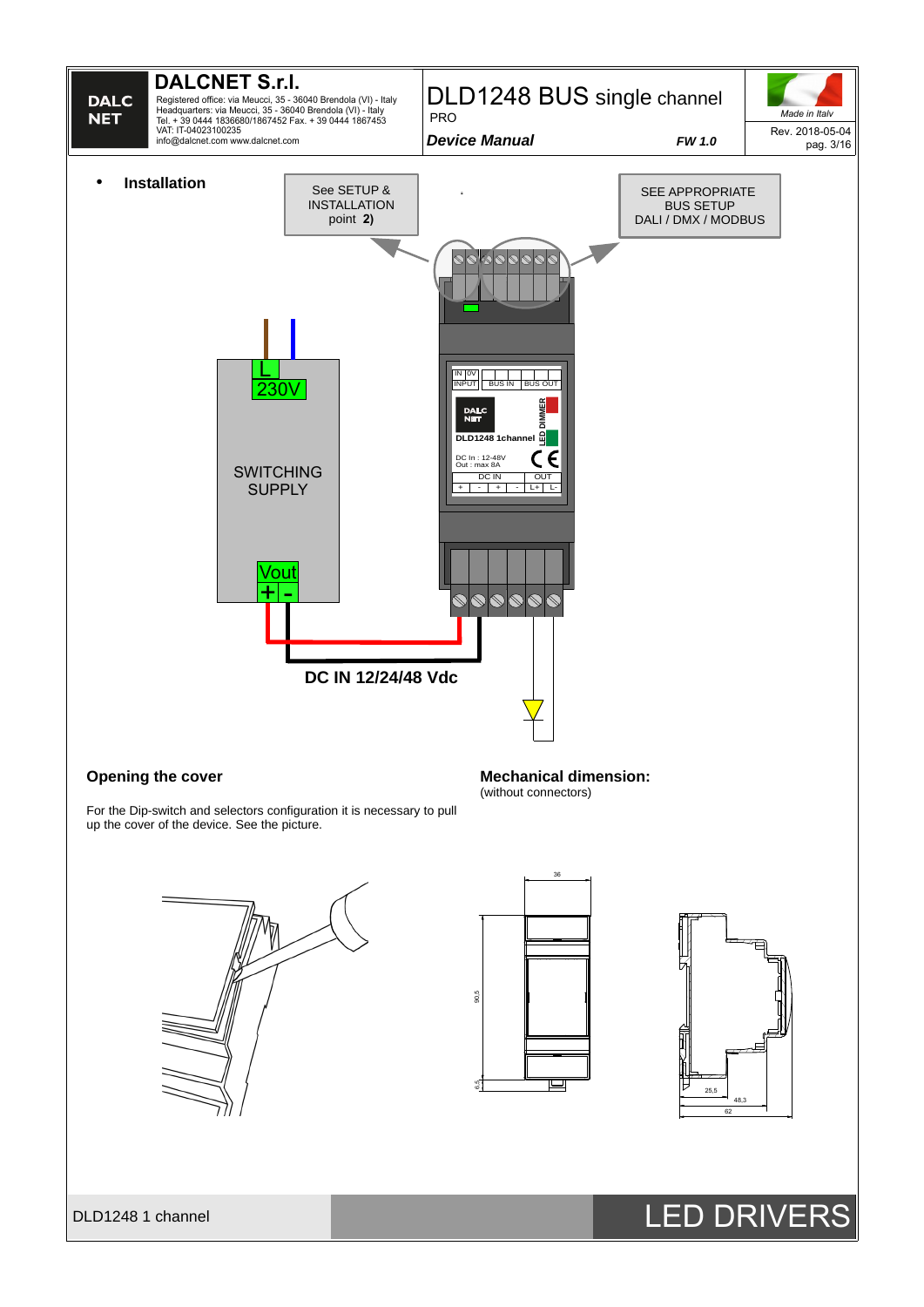

Registered office: via Meucci, 35 - 36040 Brendola (VI) - Italy Headquarters: via Meucci, 35 - 36040 Brendola (VI) - Italy Tel. + 39 0444 1836680/1867452 Fax. + 39 0444 1867453 VAT: IT-04023100235 info@dalcnet.com www.dalcnet.com

#### DLD1248 BUS single channel PRO

*Device Manual FW 1.0*



#### **Technical notes**

*Installation:*

• Installation and maintenance must be performed only by qualified personnel in compliance with current regulations.

• The product must be installed inside an electrical panel protected against overvoltages.

• The product must be installed in a vertical or horizontal position with the cover / label upwards or vertically; Other positions are not permitted. It is not permitted to bottom-up position (with the cover  $\ell$  label updown).

• Keep separated the circuits at 230V (LV) and the circuits not SELV from circuits to low voltage (SELV) and from any connection with this product. It is absolutely forbidden to connect, for any reason whatsoever, directly or indirectly, the 230V mains voltage to the bus or to other parts of the circuit.

*Power Supply:*

• For the power supply use only a SELV power supplies with limited current, short circuit protection and the power must be dimensioned correctly.

In case of using power supply with ground terminals, all points of the protective earth (PE = Protection Earth) must be connected to a valid and certified protection earth.

• The connection cables between the power source "low voltage" and the product must be dimensioned correctly and they should be isolated from every wiring or parts at voltage not SELV. Use double insulated cables.

• Dimension the power supply for the load connected to the device. If the power supply is oversized compared with the maximum absorbed current, insert a protection against over-current between the power supply and the device.

*Command:*

• The length of the connection cables between the local commands (N.O. Push button, 0-10 V, 1-10 V, Potentiometer or other) and the product must be less than 10m; the cables must be dimensioned correctly and they should be isolated from every wiring or parts at voltage not SELV. Use double insulated shielded and twisted cables.

• The length and type of the connection cables at the BUS (DMX512, Modbus, DALI or other) use cables as per specification of the respective protocols and regulations and they should be isolated from every wiring or parts at voltage not SELV. Use double insulated shielded and twisted cables.

• All the product and the control signal connect at the bus (DMX512, Modbus, DALI or other) and at the local command (N.O. Push button, 0-10 V, 1-10 V, Potentiometer or other) must be SELV (the devices connected must be SELV or supply a SELV signal) *Outputs:*

• The length of the connection cables between the product and the LED module must be less than 10m; the cables must be dimensioned correctly and they should be isolated from every wiring or parts at voltage not SELV. Is preferable to use shielded and twisted cables.



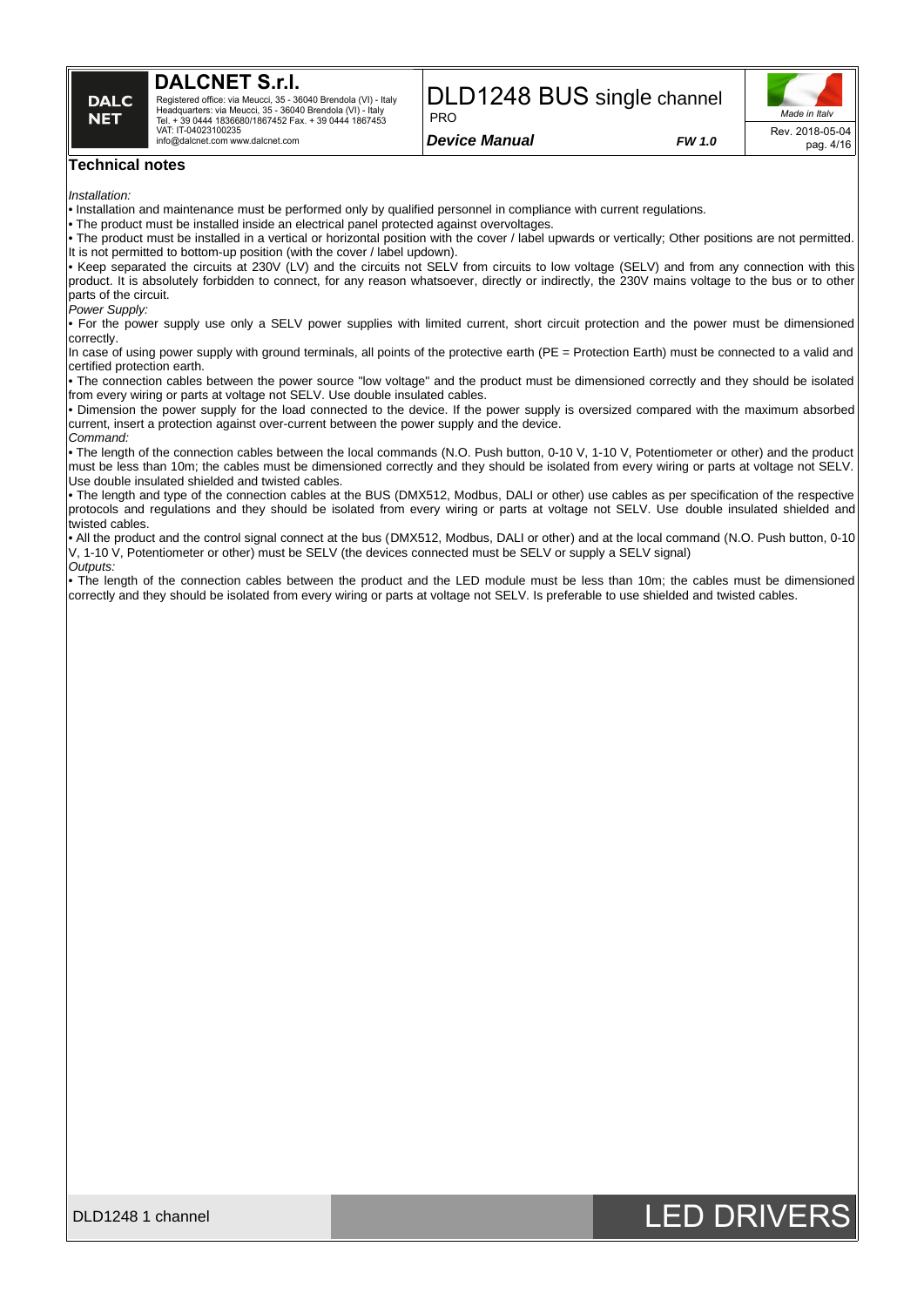| <b>DALCNET S.r.I.</b><br><b>DALC</b><br><b>NET</b><br>VAT: IT-04023100235<br>info@dalcnet.com www.dalcnet.com<br><b>SETUP &amp; INSTALLATION</b>           | Registered office: via Meucci, 35 - 36040 Brendola (VI) - Italy<br>Headquarters: via Meucci, 35 - 36040 Brendola (VI) - Italy<br>Tel. + 39 0444 1836680/1867452 Fax. + 39 0444 1867453 |                                                                               | DLD1248 BUS single channel<br><b>PRO</b><br><b>Device Manual</b>                                         | <b>FW 1.0</b> | Made in Italv<br>Rev. 2018-05-04<br>pag. 5/16 |
|------------------------------------------------------------------------------------------------------------------------------------------------------------|----------------------------------------------------------------------------------------------------------------------------------------------------------------------------------------|-------------------------------------------------------------------------------|----------------------------------------------------------------------------------------------------------|---------------|-----------------------------------------------|
| A 6 way dip-switch (under the cover) can provide a rich set of possible configurations:<br>Function<br>Curve<br>Input<br>Note: Factory positions = all OFF | Hz                                                                                                                                                                                     | • Switches from 1 to 2:<br>• Switches from 3 to 4:<br>• Switches from 5 to 6: | Curve<br><b>Input Type</b><br><b>Output Frame Rate (Freq.)</b>                                           |               |                                               |
| 1) Select Dimming Curve: Switches from 1 to 2<br>Default<br>Exponential<br>(by bus type)                                                                   | 2                                                                                                                                                                                      | Quadratic                                                                     | Linear                                                                                                   |               |                                               |
| 2) Select Local Input Typ: Switches from 3 to 4                                                                                                            |                                                                                                                                                                                        | Connections                                                                   |                                                                                                          |               |                                               |
| In Type<br>Push                                                                                                                                            | Description<br>N.O. Pushbutton,<br>NO MEMORY<br>N.O. Pushbutton,<br><b>MEMORY</b>                                                                                                      | ᅘ<br>IN OV<br>IN<br>-0.0-<br>IN   OV<br>IN                                    |                                                                                                          |               | Settings                                      |
| $0-10V$                                                                                                                                                    | Input Analogic<br>$0-10V$                                                                                                                                                              | $0-10V$<br>O+<br>IN   OV<br>IN                                                |                                                                                                          |               |                                               |
| $1-10V$                                                                                                                                                    | Input Analogic<br>1-10V<br>&<br>Potentiometer                                                                                                                                          | $1 - 10V$<br>$IN$ 0V<br>IN                                                    | IN   OV<br>IN                                                                                            |               | 3<br>Δ                                        |
| 3) Set Output Frequency: Switches from 5 to 6<br>300Hz<br>$\blacksquare$<br>56                                                                             | 600 Hz<br>$\frac{1}{5}$ 6                                                                                                                                                              | 1200Hz<br>$\begin{array}{c c} \hline \ 5 & 6 \end{array}$                     | Reserved<br>$\begin{array}{c c} \hline \phantom{0} & \phantom{0} \\ \hline \phantom{0}5 & 6 \end{array}$ |               |                                               |
| DLD1248 1 channel                                                                                                                                          |                                                                                                                                                                                        |                                                                               |                                                                                                          |               | <b>LED DRIVERS</b>                            |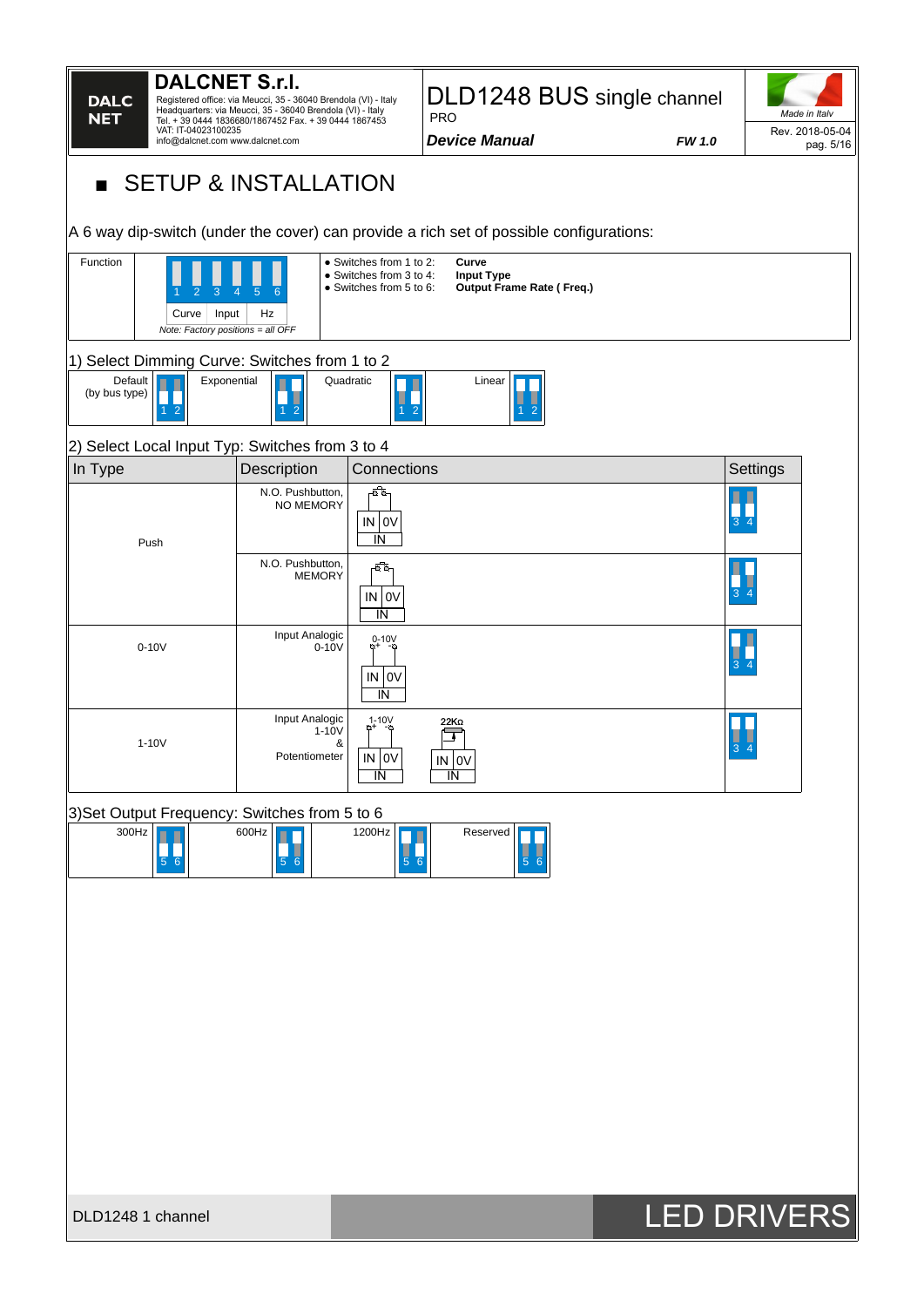Registered office: via Meucci, 35 - 36040 Brendola (VI) - Italy<br>Headquarters: via Meucci, 35 - 36040 Brendola (VI) - Italy<br>Tel. + 39 0444 1836680/1867452 Fax. + 39 0444 1867453<br>VAT: IT-04023100235 info@dalcnet.com www.dalcnet.com

### DLD1248 BUS single channel PRO

*Device Manual FW 1.0*



pag. 6/16

LOCAL INPUTS

#### Available Functions: N.O. PUSH BUTTON memory / N.O. PUSH BUTTON no memory:

#### Dimmer

Dim the light following the selected dimming curve, keeping a constant color temperature. Soft Turn On with 200ms fade time, Soft Turn Off with 1s fade time.

CLICK: Turn ON/OFF light.<br>Double Click: Turn On light at 100 Long pressure (>1s) from OFF: Turn on at 1% (Night Long pressure (>1s) from ON: Dimmer UP/DOWN Long pressure  $(>1s)$  from ON:

Turn On light at 100%<br>Turn on at 1% (Nighttime)

#### Available Functions: 0-10V / 1-10V / potentiometer:

#### Dimmer

Dim the light following the selected dimming curve, keeping a constant color temperature. Minimum intensity = 0.1%.



**DALC NET** 

> $\begin{cases} \text{Below } 1V = \text{Turn } \text{OFF } \text{light.} \\ 10V = \text{Maximum } \text{inten.} \end{cases}$  $=$  Maximum intensity.



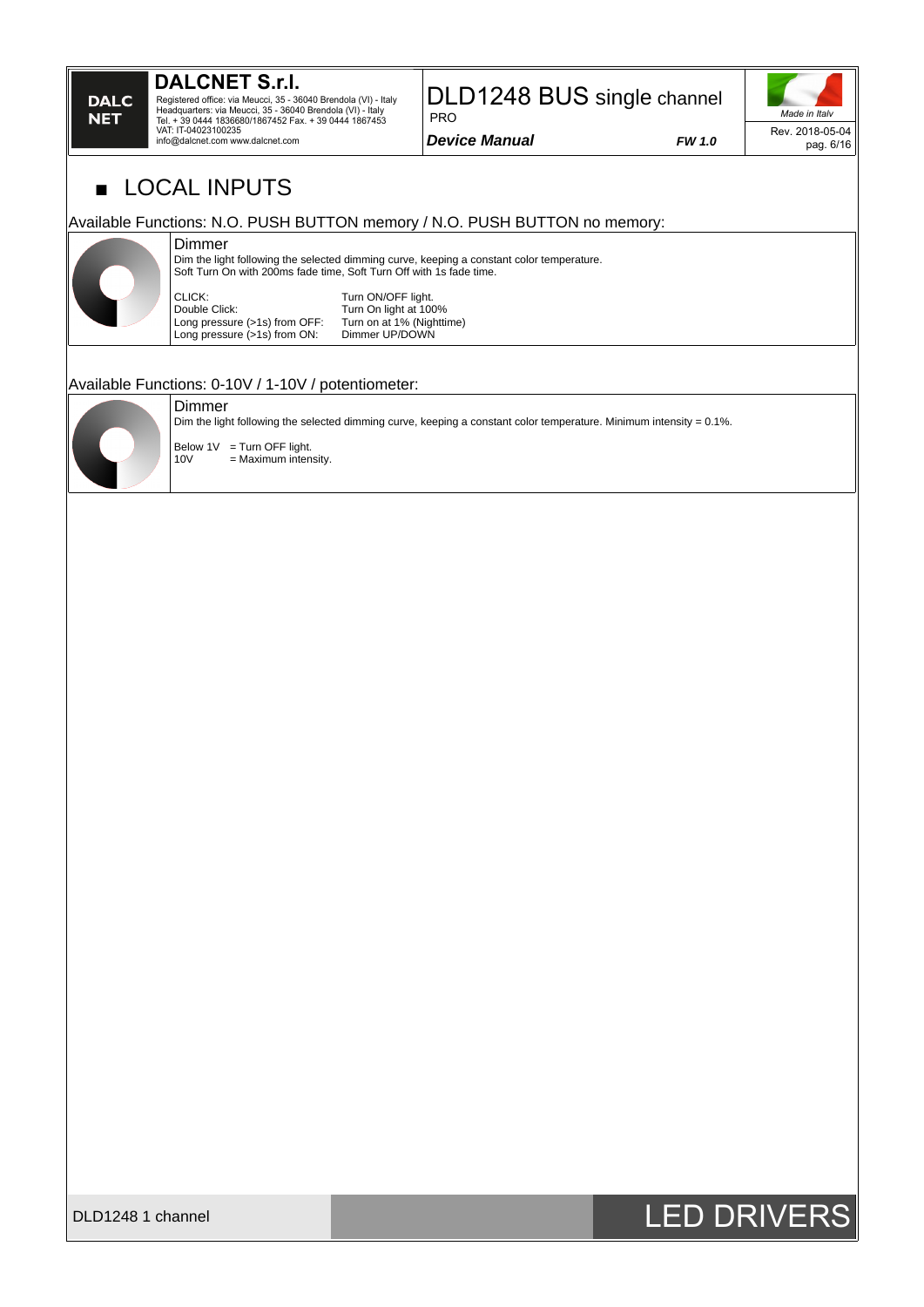

In the case of bus power but no data, led blinks slow (1 pulse per second).

In the case of data link active, the led stands on.

#### Relation with local commands

At power-up, in case of absence of connection to the BUS, local control is active.

When the BUS is detected, the control passes to the BUS. It remains to the BUS until there is signal.

In the absence of signal:

- if the local command is N.O. PUSH BUTTON, the control passes to local command in the event of a N.O. push button pressure.

- if the local command is 0-10V or 1-10V the control passes immediately to the local command.

#### **Addressing**

| Simplified method (One ballast connected at a time) |  |
|-----------------------------------------------------|--|
| Random Address Allocation                           |  |

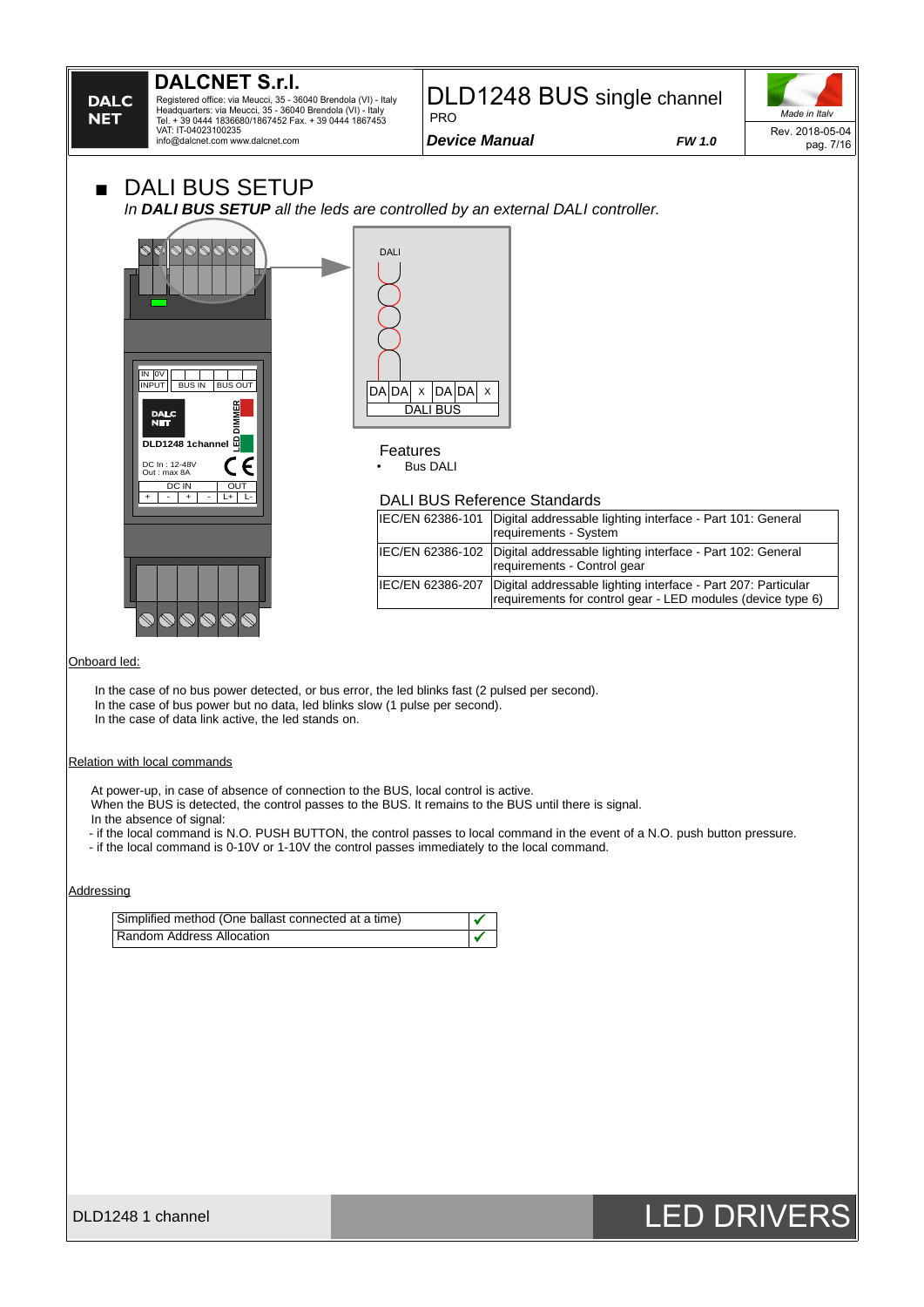### **DALCNET S.r.l.**

Registered office: via Meucci, 35 - 36040 Brendola (VI) - Italy<br>Headquarters: via Meucci, 35 - 36040 Brendola (VI) - Italy<br>Tel. + 39 0444 1836680/1867452 Fax. + 39 0444 1867453<br>VAT: IT-04023100235<br>info@dalcnet.com www.dalc

### DLD1248 BUS single channel

*Device Manual FW 1.0*

PRO

*Made in Italy* Rev. 2018-05-04 pag. 8/16

#### CHANNELS MAP – DALI

|     |               | The intensity and the status (ON/OFF) is controlled by DALI |
|-----|---------------|-------------------------------------------------------------|
|     | Addr Function | Map: Dimmer                                                 |
| l+0 | Dimmer        | Dimmer (Brightness Value)<br>$0$ $\ldots$ 254               |
|     |               |                                                             |
|     |               |                                                             |
|     |               |                                                             |



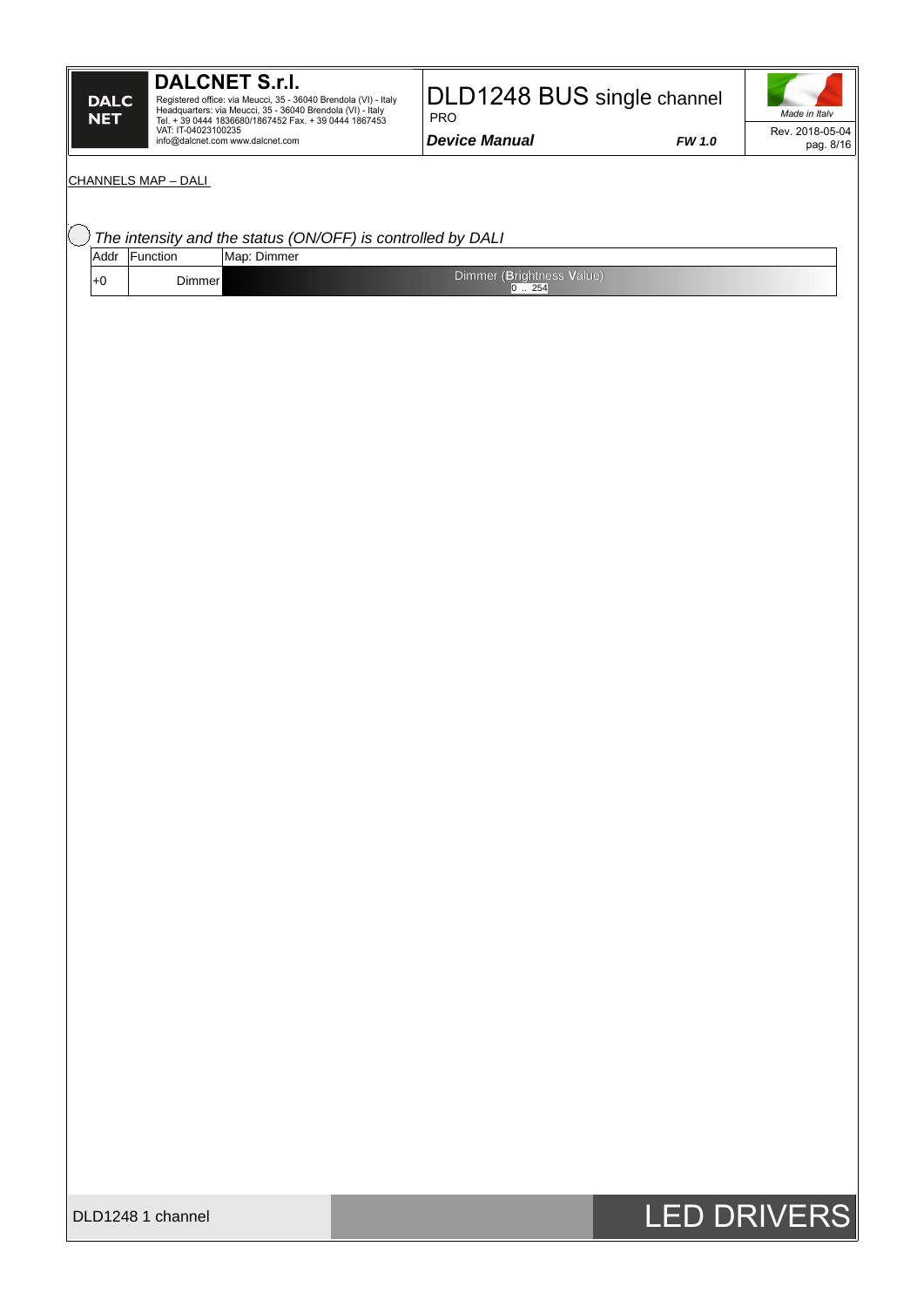### **DALCNET S.r.l.**

Registered office: via Meucci, 35 - 36040 Brendola (VI) - Italy<br>Headquarters: via Meucci, 35 - 36040 Brendola (VI) - Italy<br>Tel. + 39 0444 1836680/1867452 Fax. + 39 0444 1867453<br>VAT: IT-04023100235<br>info@dalcnet.com www.dalc

## DLD1248 BUS single channel

*Device Manual FW 1.0*

PRO

*Made in Italy* Rev. 2018-05-04 pag. 9/16

#### DALI COMMANDS

| STANDARD COMMANDS                     |                    | <b>SPECIAL COMMANDS</b>      |              |
|---------------------------------------|--------------------|------------------------------|--------------|
| <b>DIRECT ARC POWER</b>               | ✔                  | TERMINATE                    | ٧            |
| OFF                                   | ✔                  | DATA TRANSFER REGISTER       | V            |
| UP                                    | $\checkmark$       | <b>INITIALIZE</b>            | $\checkmark$ |
| <b>DOWN</b>                           | ✔                  | RANDOMIZE                    | ٧            |
| STEP UP                               | ✔                  | <b>COMPARE</b>               | $\checkmark$ |
| STEP DOWN                             | ✔                  | <b>WITHDRAW</b>              | V            |
| RECALL MAX LEVEL                      | ✔                  | SEARCHADDR H                 | √            |
| RECALL MIN LEVEL                      | ✔                  | SEARCHADDR M                 | $\checkmark$ |
| STEP DOWN AND OFF                     | $\checkmark$       | <b>SEARCHADDR L</b>          | V            |
| ON AND STEP UP                        | ✔                  | PROGRAM SHORT ADDRESS        | ✔            |
| GOTO SCENE (0 to 15)                  | ✔                  | <b>VERIFY SHORT ADDRESS</b>  | ✔            |
| <b>RESET</b>                          | ✔                  | <b>OUERY SHORT ADDRESS</b>   | V            |
| STORE ACTUAL LEVEL IN THE DTR         | ✔                  | PHYSICAL SELECTION           | ×            |
| STORE THE DTR AS MAX LEVEL            | ✔                  | <b>ENABLE DEVICE TYPE</b>    | ×            |
| STORE THE DTR AS MIN LEVEL            | ✔                  | DATA TRANSFER REGISTER 1     | ٧            |
| STORE THE DTR AS SYSTEM FAILURE LEVEL | ✔                  | DATA TRANSFER REGISTER 2     | ٧            |
| STORE THE DTR AS POWER ON LEVEL       | ✔                  | <b>WRITE MEMORY LOCATION</b> | ×            |
| STORE THE DTR AS FADE TIME            | ✔                  |                              |              |
|                                       | $\checkmark$       |                              |              |
| STORE THE DTR AS FADE RATE            |                    |                              |              |
| STORE THE DTR AS SCENE (0 to 15)      | ✔                  |                              |              |
| REMOVE FROM SCENE (0 to 15)           | $\checkmark$       |                              |              |
| ADD TO GROUP (0 to 15)                | ✔                  |                              |              |
| REMOVE FROM GROUP (0 to 15)           | ✔                  |                              |              |
| STORE DTR AS SHORT ADDRESS            | $\checkmark$       |                              |              |
| <b>ENABLE WRITE MEMORY</b>            | $\pmb{x}$          |                              |              |
| OUERY STATUS                          | ✔                  |                              |              |
| OUERY BALLAST                         | ✔                  |                              |              |
| <b>OUERY LAMP FAILURE</b>             | ✔                  |                              |              |
| QUERY LAMP POWER ON                   | ✔                  |                              |              |
| QUERY LIMIT ERROR                     | ✔                  |                              |              |
| <b>OUERY RESET STATE</b>              | ✔                  |                              |              |
| OUERY MISSING SHORT ADDRESS           | ✔                  |                              |              |
| <b>OUERY VERSION NUMBER</b>           | ✔                  |                              |              |
| OUERY CONTENT DTR                     | ✔                  |                              |              |
| OUERY DEVICE TYPE                     | $\checkmark$       |                              |              |
| <b>OUERY PHYSICAL MINIMUM LEVEL</b>   | ✔                  |                              |              |
| <b>OUERY POWER FAILURE</b>            | ✔                  |                              |              |
| <b>OUERY CONTENT DTR1</b>             | ✔                  |                              |              |
| QUERY CONTENT DTR2                    | ✔                  |                              |              |
| QUERY ACTUAL LEVEL                    | ✓                  |                              |              |
| QUERY MAX LEVEL                       | $\hat{\checkmark}$ |                              |              |
| QUERY MIN LEVEL                       | ✔                  |                              |              |
| QUERY POWER ON LEVEL                  | ✔                  |                              |              |
| QUERY SYSTEM FAILURE LEVEL            | ✔                  |                              |              |
| QUERY FADE TIME / FADE RATE           | ✔                  |                              |              |
| QUERY SCENE LEVEL (0 to 15)           | ✔                  |                              |              |
| QUERY GROUPS 0-7                      | ✔                  |                              |              |
|                                       | ✔                  |                              |              |
| QUERY GROUPS 8-15                     | ✔                  |                              |              |
| QUERY RANDOM ADDRESS H                |                    |                              |              |
| QUERY RANDOM ADDRESS M                | ✔                  |                              |              |
| <b>OUERY RANDOM ADDRESS L</b>         | ✔                  |                              |              |
| READ MEMORY LOCATION                  | ×                  |                              |              |
| QUERY EXTENDED VERSION                | ×                  |                              |              |

| SPECIAL COMMANDS            |                      |  |  |
|-----------------------------|----------------------|--|--|
| <b>TERMINATE</b>            |                      |  |  |
| DATA TRANSFER REGISTER      | ✓                    |  |  |
| <b>INITIALIZE</b>           |                      |  |  |
| <b>RANDOMIZE</b>            | $\frac{1}{1}$        |  |  |
| COMPARE                     |                      |  |  |
| <b>WITHDRAW</b>             | $\checkmark$         |  |  |
| SEARCHADDR H                | $\blacktriangledown$ |  |  |
| SEARCHADDR M                | $\blacktriangledown$ |  |  |
| SEARCHADDR L                | ✓                    |  |  |
| PROGRAM SHORT ADDRESS       | ✓                    |  |  |
|                             | ✓                    |  |  |
| <b>VERIFY SHORT ADDRESS</b> |                      |  |  |
| QUERY SHORT ADDRESS         | ✔                    |  |  |
| PHYSICAL SELECTION          | ×                    |  |  |
| <b>ENABLE DEVICE TYPE</b>   | ×                    |  |  |
| DATA TRANSFER REGISTER 1    | ✓                    |  |  |
| DATA TRANSFER REGISTER 2    | ✓                    |  |  |
| WRITE MEMORY LOCATION       | ×                    |  |  |
|                             |                      |  |  |
|                             |                      |  |  |
|                             |                      |  |  |
|                             |                      |  |  |
|                             |                      |  |  |
|                             |                      |  |  |
|                             |                      |  |  |
|                             |                      |  |  |
|                             |                      |  |  |
|                             |                      |  |  |
|                             |                      |  |  |
|                             |                      |  |  |
|                             |                      |  |  |
|                             |                      |  |  |
|                             |                      |  |  |
|                             |                      |  |  |
|                             |                      |  |  |
|                             |                      |  |  |
|                             |                      |  |  |
|                             |                      |  |  |
|                             |                      |  |  |
|                             |                      |  |  |
|                             |                      |  |  |
|                             |                      |  |  |
|                             |                      |  |  |
|                             |                      |  |  |
|                             |                      |  |  |
|                             |                      |  |  |
|                             |                      |  |  |
|                             |                      |  |  |
|                             |                      |  |  |
|                             |                      |  |  |
|                             |                      |  |  |
|                             |                      |  |  |
|                             |                      |  |  |
|                             |                      |  |  |
|                             |                      |  |  |

# DLD1248 1 channel **DLD1248 1 channel** DLD1248 1 channel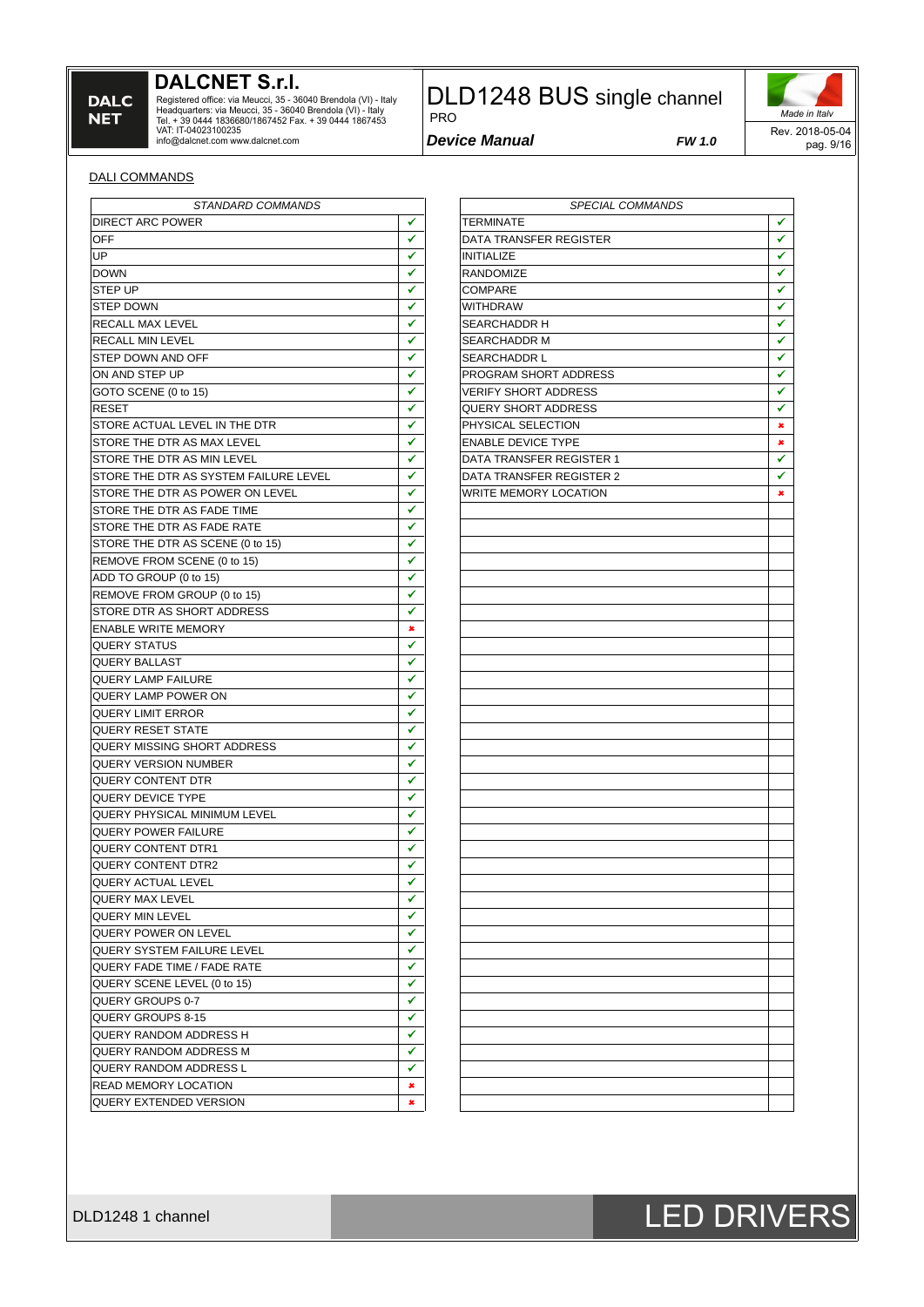### **DALCNET S.r.l.**

Registered office: via Meucci, 35 - 36040 Brendola (VI) - Italy Headquarters: via Meucci, 35 - 36040 Brendola (VI) - Italy Tel. + 39 0444 1836680/1867452 Fax. + 39 0444 1867453 VAT: IT-04023100235 info@dalcnet.com www.dalcnet.com

#### DLD1248 BUS single channel PRO

*Made in Italy* Rev. 2018-05-04 pag. 10/16

*Device Manual FW 1.0*

### **DMX+RDM BUS SETUP**

*With the DMX+RDM BUS SETUP in the "slave" condition the outputs are managed by an external DMX controller.* 

*In the "master" condition, the DMX+RDM allows the comunications between devices.*





#### Features

• BUS DMX512-A (NSC+RDM)

• Master/Slave

#### DMX+RDM BUS Reference Standards

| ANSI E1.11 Entertainment Technology - USITT DMX512-A - Asynchronous<br>Serial Digital Data Transmission Standard for Controlling Lighting<br>Equipment and Accessories |
|------------------------------------------------------------------------------------------------------------------------------------------------------------------------|
| ANSI E1.20 Entertainment Technology-RDM-Remote Device Management over<br>USITT DMX512 Networks                                                                         |

Onboard led:

In the case of bus error, the led blinks fast (2 pulsed per second). In the case of no bus detected, led blinks slow (1 pulse per second). In the case of data link active, the led stands on.

#### Relation with local commands

At power-up, in case of absence of connection to the BUS, local control is active.

When the BUS is detected, the control passes to the BUS. It remains to the BUS until there is signal.

In the absence of signal:

- if the local command is N.O. PUSH BUTTON, the control passes to local command in the event of a N.O. push button pressure.

Specifiche Tecniche Standard DMX512-A/RDM

- if the local command is 0-10V or 1-10V the control passes immediately to the local command.

#### Addressing:



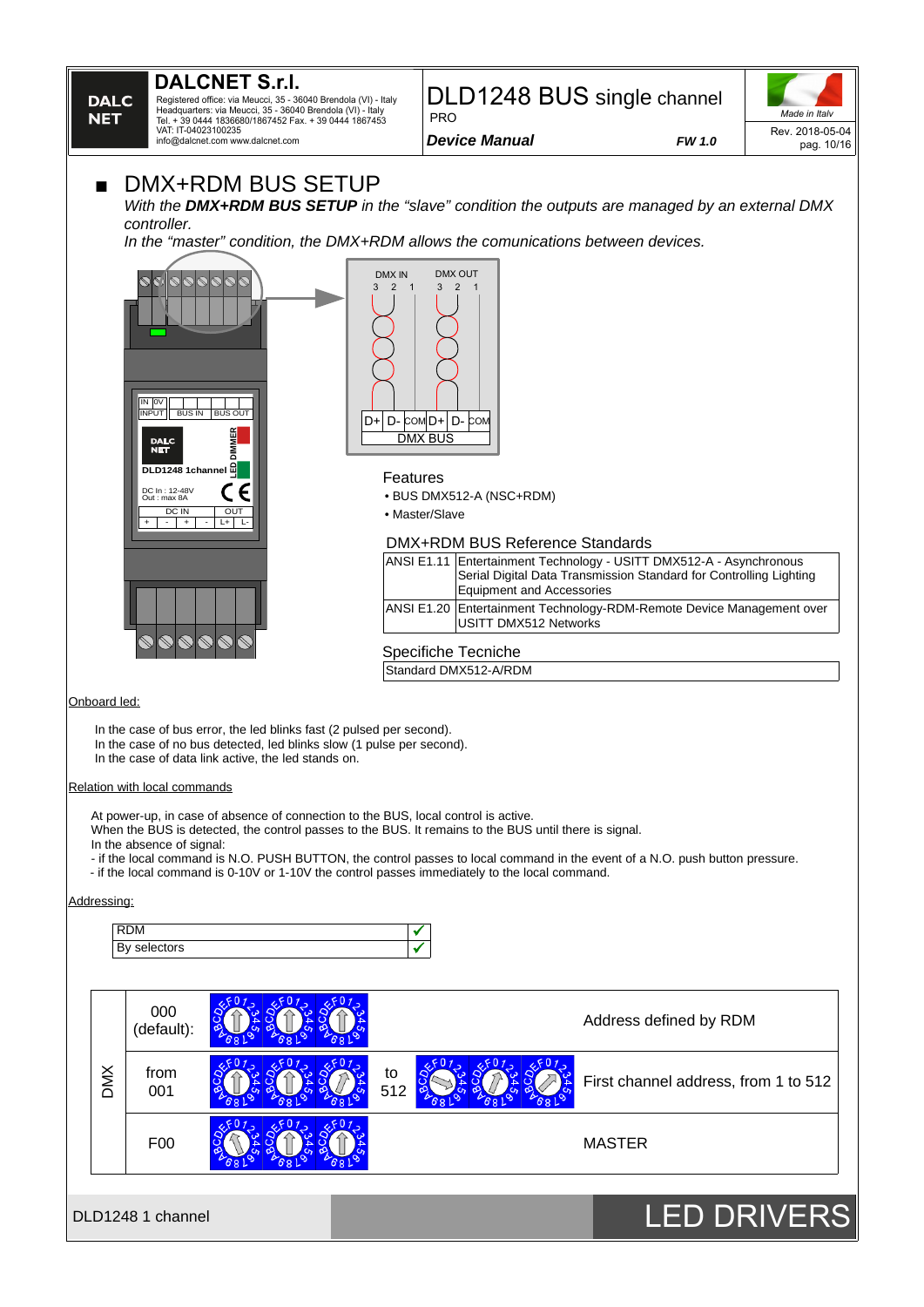# **DALCNET S.r.l.** Registered office: via Meucci, 35 - 36040 Brendola (VI) - Italy<br>Headquarters: via Meucci, 35 - 36040 Brendola (VI) - Italy<br>Tel. + 39 0444 1836680/1867452 Fax. + 39 0444 1867453<br>VAT: IT-04023100235<br>info@dalcnet.com www.dalc

DLD1248 BUS single channel  $-$ PRO

*Device Manual FW 1.0*



### *Made in Italy* Rev. 2018-05-04 pag. 11/16

#### CHANNELS MAP – DMX512

### *The intensity and the status (ON/OFF) is controlled by* DMX512

| ◡᠁ | Function | Map: Dimmer |                                  |
|----|----------|-------------|----------------------------------|
|    | )immer!  |             | Dimmer (Brightness Value)<br>つにに |

#### RDM COMMANDS

| <b>REQUIRED PARAMETERS</b> |   | <b>SUPPORTED PARAMETERS</b>        |   |
|----------------------------|---|------------------------------------|---|
| <b>DISC UNIQUE BRANCH</b>  | ✔ | PRODUCT DETAIL ID LIST             |   |
| <b>DISC MUTE</b>           |   | DEVICE MODEL DESCRIPTION           |   |
| DISC UN MUTE               |   | MANUFACTURER LABEL                 |   |
| SUPPORTED PARAMETERS       |   | <b>DEVICE LABEL</b>                |   |
| PARAMETER DESCRIPTION      |   | <b>BOOT SOFTWARE VERSION ID</b>    |   |
| <b>DEVICE INFO</b>         |   | <b>BOOT SOFTWARE VERSION LABEL</b> |   |
| SOFTWARE VERSION LABEL     | ✔ | DMX PERSONALITY                    |   |
| DMX START ADDRESS          |   | DMX PERSONALITY DESCRIPTION        |   |
| <b>IDENTIFY DEVICE</b>     |   | <b>SLOT INFO</b>                   |   |
|                            |   | <b>SLOT DESCRIPTION</b>            | ✔ |
|                            |   | DEFAULT SLOT VALUE                 | ✔ |
|                            |   |                                    |   |

| <b>SUPPORTED PARAMETERS</b> |  |
|-----------------------------|--|
| PRODUCT DETAIL ID LIST      |  |
| DEVICE MODEL DESCRIPTION    |  |
| <b>MANUFACTURER LABEL</b>   |  |
| <b>DEVICE LABEL</b>         |  |
| BOOT SOFTWARE VERSION ID    |  |
| BOOT SOFTWARE VERSION LABEL |  |
| <b>DMX PERSONALITY</b>      |  |
| DMX PERSONALITY DESCRIPTION |  |
| <b>SLOT INFO</b>            |  |
| SLOT DESCRIPTION            |  |
| DEFAULT SLOT VALUE          |  |
|                             |  |

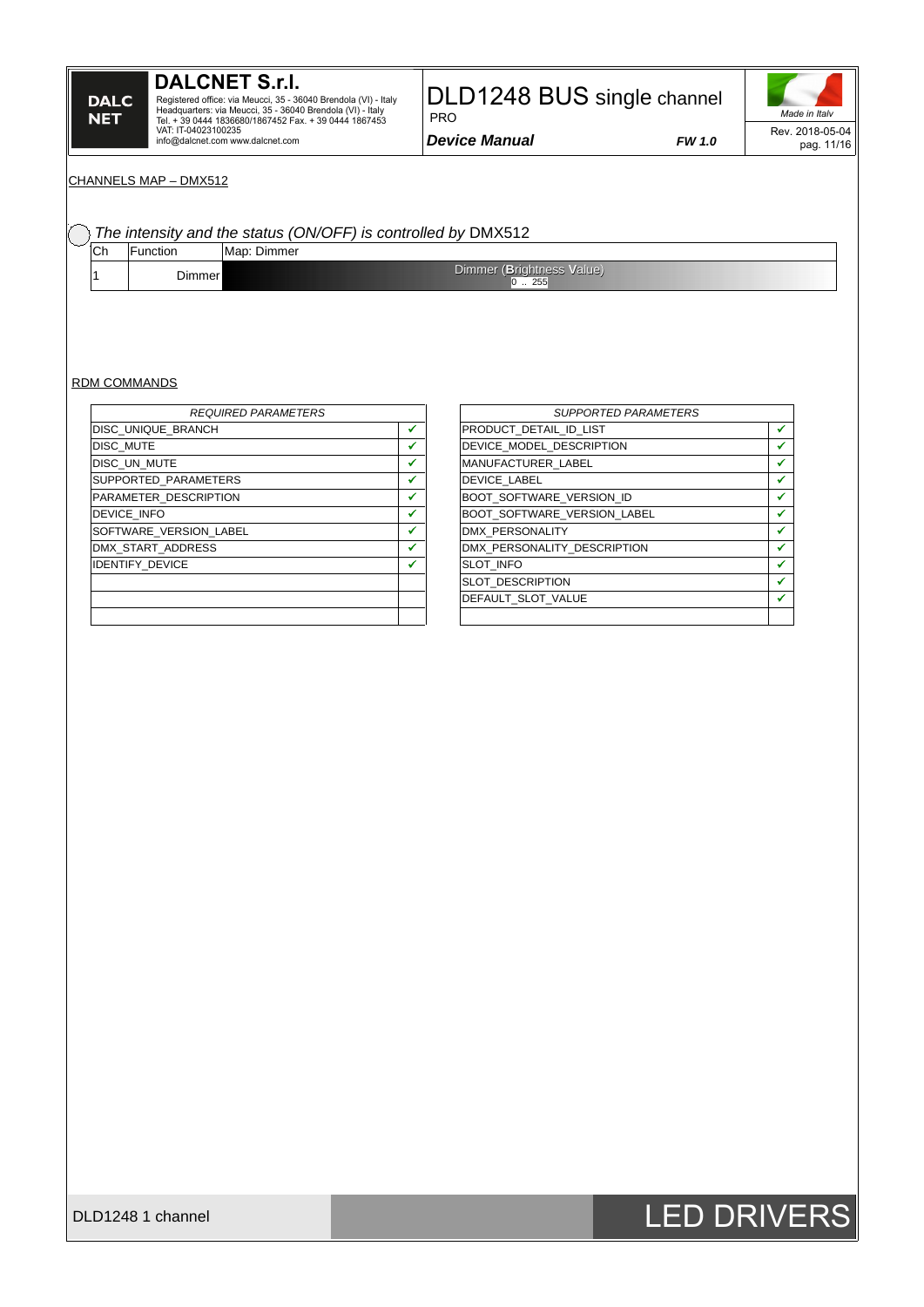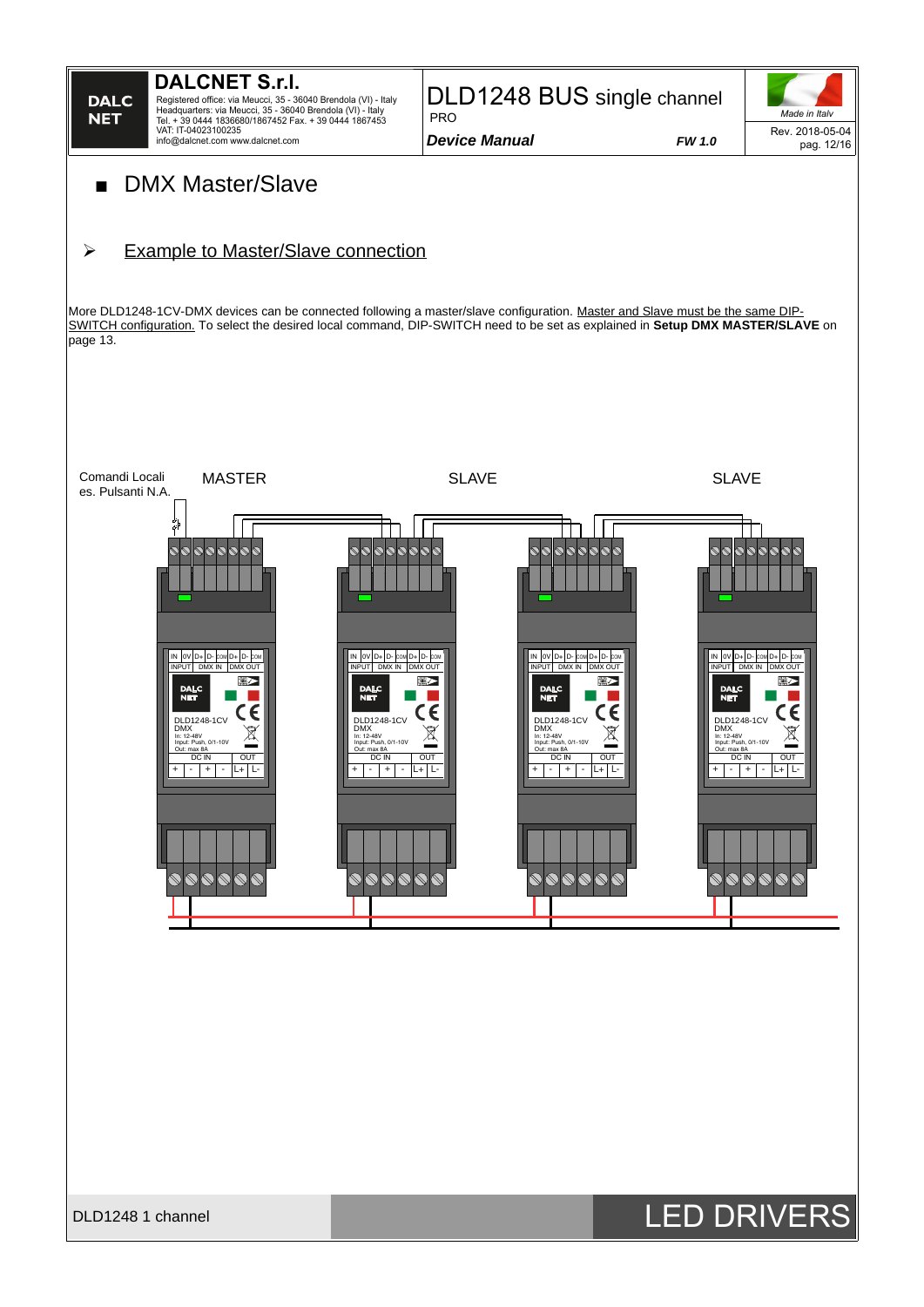

Registered office: via Meucci, 35 - 36040 Brendola (VI) - Italy Headquarters: via Meucci, 35 - 36040 Brendola (VI) - Italy Tel. + 39 0444 1836680/1867452 Fax. + 39 0444 1867453 VAT: IT-04023100235 info@dalcnet.com www.dalcnet.com

DLD1248 BUS single channel PRO

*Device Manual FW 1.0*



# ■ Setup DMX Master/Slave

## **Master:**

Note: Master and Slave must have setted the same map (switches da 1 a 2 e da 5 a 6 see page 4).

### Default Master:

 $.501.$ F00 **MASTER** 

### Master with FADE UP / FADE DOWN:

| trom<br>F <sub>0</sub> | τo<br>FFF | MASTER with fade:<br>Selector " $x 10$ " = UP fade time<br>Selector " $x 1$ " = DOWN fade time |
|------------------------|-----------|------------------------------------------------------------------------------------------------|
|                        |           | $0 =$ no fade, F=60 seconds (see table)                                                        |

Fade times:

|                   | .        |        |                 |    |    |             |    |               |    |           |                 |                               |     |                 |     |
|-------------------|----------|--------|-----------------|----|----|-------------|----|---------------|----|-----------|-----------------|-------------------------------|-----|-----------------|-----|
|                   | <b>.</b> | $\sim$ | $\sqrt{2}$<br>ື |    | 5  | $\sim$<br>ь |    | $\Omega$<br>ŏ | 9  | A         | B               | $\overline{\phantom{0}}$<br>֊ | ◡   | -<br>–          |     |
| <b>NO</b><br>fade | 0.5s     | 1s     | 2s              | 3s | 4s | 5s          | 6s | 7s            | 8s | <b>9s</b> | 10 <sub>S</sub> | 15s                           | 20s | 30 <sub>S</sub> | 60s |

 $2501 -$ 

Examples:

If you want to have a turn on fade of 1 second (fade UP) and a turn off fade of 10 seconds (fade DOWN) is necessary to set the switches as follows:

Selector  $x100$  (left selector) = "F", in this case the device is set to as MASTER; Selector  $x10$  (middle selector) = "2", in this case the Fade UP is equal to 1s Selector  $x1$  (right selector) = "B", in this case the Fade DOWN is equal to  $10s$ 

### **Slave:**

Note: Master and Slave must have setted the same map (switches da 1 a 2 e da 5 a 6 vedi page 4).

### Default Slave:



### **Note:**

**The Slaves follow master fade ramps.**

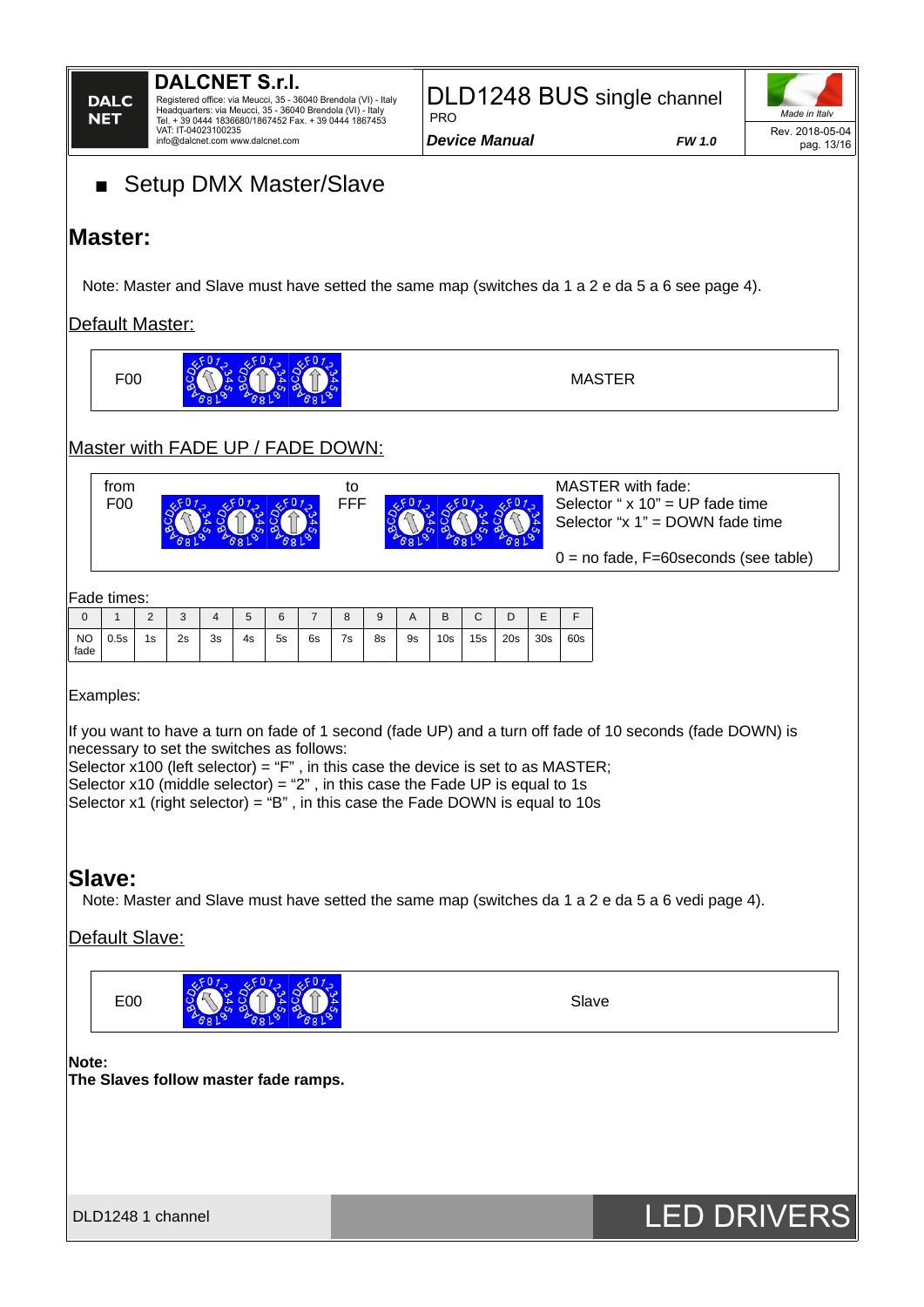

Registered office: via Meucci, 35 - 36040 Brendola (VI) - Italy Headquarters: via Meucci, 35 - 36040 Brendola (VI) - Italy Tel. + 39 0444 1836680/1867452 Fax. + 39 0444 1867453 VAT: IT-04023100235 info@dalcnet.com www.dalcnet.com

#### DLD1248 BUS single channel PRO

*Device Manual FW 1.0*

*Made in Italy* Rev. 2018-05-04 pag. 14/16

### **MODBUS SETUP**

*In MODBUS SETUP in the "slave" condition the outputs LEDs are managed by an external MODBUS RTU master controller (RS-458).*





**Features** • BUS MODBUS RTU SLAVE su RS485

MODBUS Reference standards MODBUS APPLICATION PROTOCOL SPECIFICATION V1.1b

#### Onboard led:

In the case of bus error, the led blinks fast (2 pulsed per second).

In the case of no bus detected, led blinks slow (1 pulse per second).

In the case of data link active, the led stands on.

#### Relation with local commands

At power-up, in case of absence of connection to the BUS, local control is active.

- When the BUS is detected, the control passes to the BUS. It remains to the BUS until there is signal.
- In the absence of signal:
- if the local command is N.O. PUSH BUTTON, the control passes to local command in the event of a N.O. push button pressure.
- if the local command is 0-10V or 1-10V the control passes immediately to the local command.

Addressing by selectors

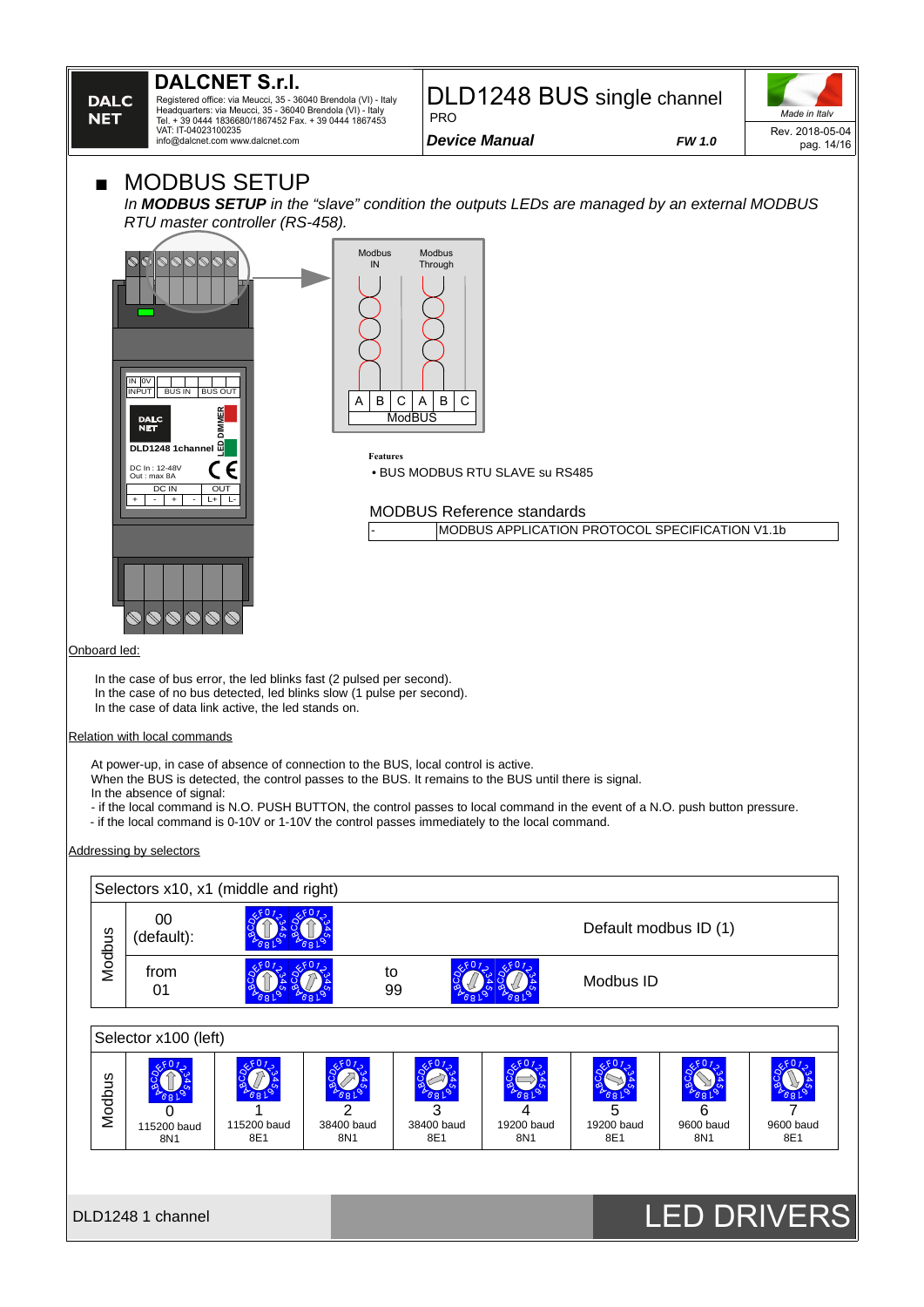### **DALCNET S.r.l.**

Registered office: via Meucci, 35 - 36040 Brendola (VI) - Italy<br>Headquarters: via Meucci, 35 - 36040 Brendola (VI) - Italy<br>Tel. + 39 0444 1836680/1867452 Fax. + 39 0444 1867453<br>VAT: IT-04023100235<br>info@dalcnet.com www.dalc

### DLD1248 BUS single channel

*Device Manual FW 1.0*

PRO



#### CHANNELS MAP – MODBUS

| Var | The intensity and the status (ON/OFF) is controlled by MODBUS<br>Function | Map: Dimmer |                                    |  |  |
|-----|---------------------------------------------------------------------------|-------------|------------------------------------|--|--|
| 0   | Dimmer                                                                    |             | Dimmer (Brightness Value)<br>0 255 |  |  |
|     |                                                                           |             |                                    |  |  |
|     |                                                                           |             |                                    |  |  |
|     |                                                                           |             |                                    |  |  |
|     |                                                                           |             |                                    |  |  |
|     |                                                                           |             |                                    |  |  |
|     |                                                                           |             |                                    |  |  |
|     |                                                                           |             |                                    |  |  |
|     |                                                                           |             |                                    |  |  |
|     |                                                                           |             |                                    |  |  |
|     |                                                                           |             |                                    |  |  |
|     |                                                                           |             |                                    |  |  |
|     |                                                                           |             |                                    |  |  |
|     |                                                                           |             |                                    |  |  |
|     |                                                                           |             |                                    |  |  |
|     |                                                                           |             |                                    |  |  |
|     |                                                                           |             |                                    |  |  |
|     |                                                                           |             |                                    |  |  |
|     |                                                                           |             |                                    |  |  |
|     |                                                                           |             |                                    |  |  |
|     |                                                                           |             |                                    |  |  |
|     |                                                                           |             |                                    |  |  |
|     |                                                                           |             |                                    |  |  |
|     |                                                                           |             |                                    |  |  |
|     |                                                                           |             |                                    |  |  |
|     |                                                                           |             |                                    |  |  |
|     |                                                                           |             |                                    |  |  |
|     |                                                                           |             |                                    |  |  |
|     |                                                                           |             |                                    |  |  |
|     |                                                                           |             |                                    |  |  |
|     |                                                                           |             |                                    |  |  |
|     |                                                                           |             |                                    |  |  |
|     |                                                                           |             |                                    |  |  |
|     |                                                                           |             |                                    |  |  |
|     |                                                                           |             |                                    |  |  |
|     |                                                                           |             |                                    |  |  |
|     |                                                                           |             |                                    |  |  |
|     |                                                                           |             |                                    |  |  |
|     |                                                                           |             |                                    |  |  |
|     |                                                                           |             |                                    |  |  |
|     |                                                                           |             |                                    |  |  |